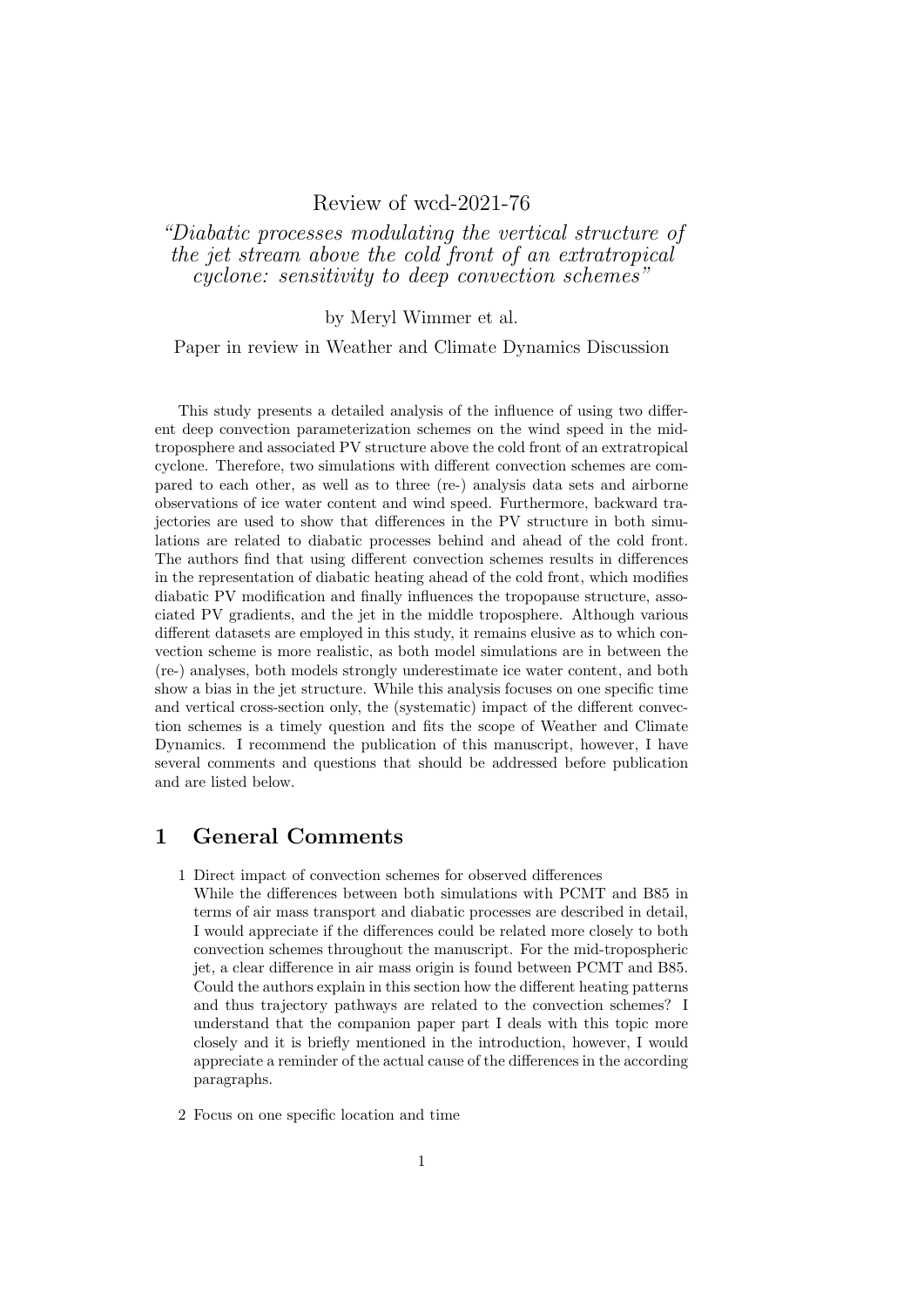The paper focuses on the differences between the simulations at 15 UTC and at one specific location. I assume this is motivated by the availability of observations at that time and location. However, I was wondering if the observed differences are somewhat representative of the evolving tropopause and jet structure? How do the differences evolve with time? I understand that the trajectories provide a temporal evolution of diabatic processes, but they are still specifically related to the single time step and cross-section. Considering that the simulations are already at a lead time of more than 24 h, how relevant are small differences in timing and spatial shifts between the simulations when the differences for one specific crosssection are evaluated? Do the differences consistently grow with increasing lead time?

3 Mid-tropospheric jet

The major part of this manuscript analyses the difference in wind structure at approximately 600 hPa, and the presence of a secondary jet at that level in some datasets. While the term 'jet' is not necessarily limited to maximum wind speed in the upper troposphere, it is common to define the jet in the upper troposphere (e.g., https://glossary.ametsoc.org/wiki/Jet stream). While the introduction provides a detailed review of upper-level jet literature, I would appreciate if the authors could also include some introduction about the relevance of these mid-tropospheric jets (e.g., Georgiev and Santurette, 2009, https://doi.org/10.1016/j.atmosres.2008.10.024; Kaplan et al., 2009, https://doi.org/10.1175/2009JHM1106.1). Furthermore, it might be helpful to slightly adjust the title and add that the mid-level jet is one of the foci. This would also more clearly distinguish this manuscript from the companion paper RW21 ('The impact of deep convection representation in a global atmospheric model on the warm conveyor belt and jet stream during NAWDEX IOP6').

4 Length of the paper

The manuscript in its present form is rather long and I think it could be shortened. I would appreciate if in particular parts of sections 3 and 4 could be re-phrased and streamlined to improve readability with a focus on the relevant processes. Please see also specific comments below.

## 2 Specific comments

### ABSTRACT

1. l. 7: 'jet core in middle troposphere': Based on Fig. 2, I would place the 'jet core' rather between 300 and 400 hPa. How do the authors define 'jet core'?

#### 1 INTRODUCTION

- 2. l. 26 Please define NWP when it is first introduced.
- 3. l. 40f: 'very short-term forecasts'. Please specify the lead time.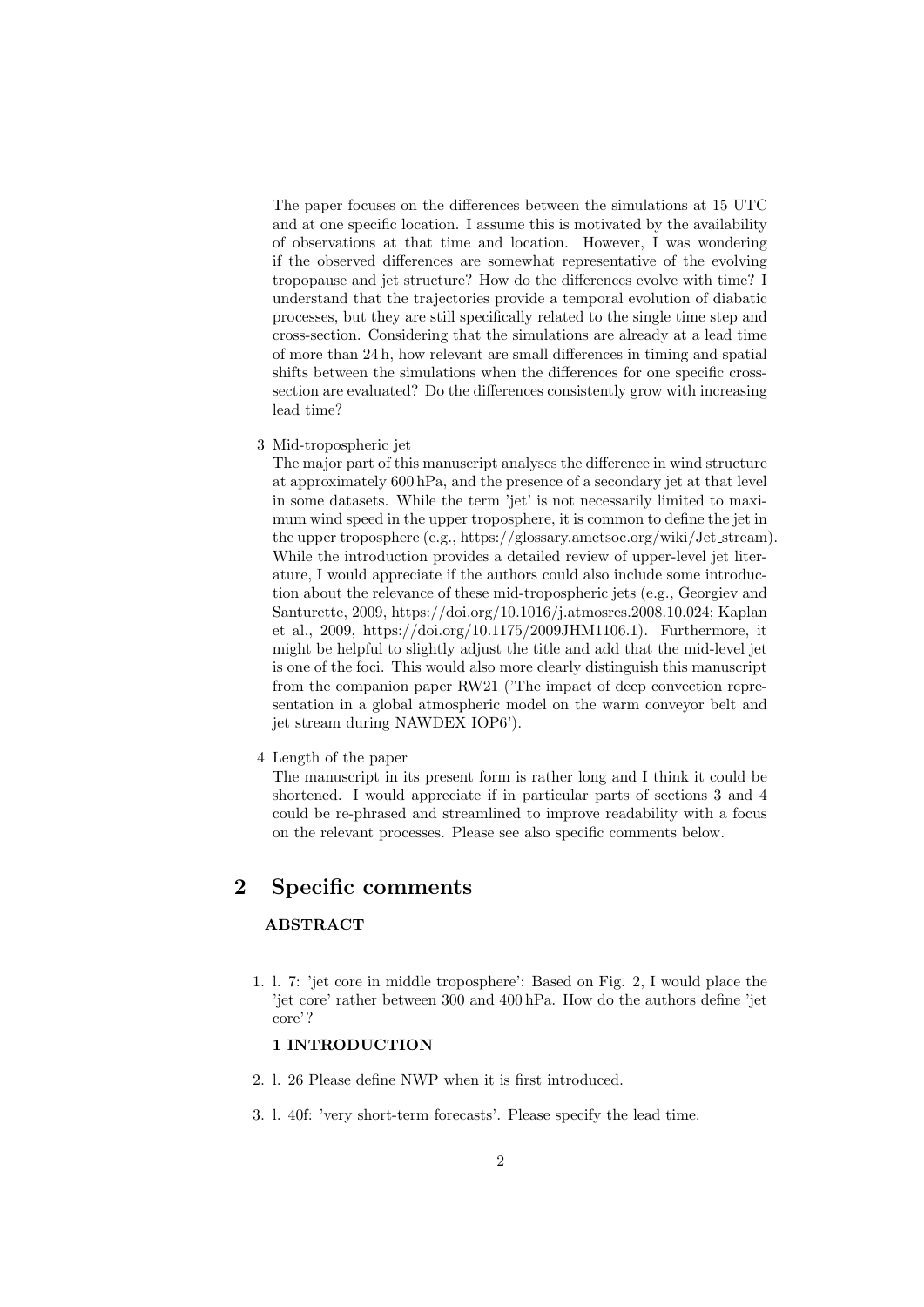- 4. l. 41: 'analysed this could affect Rossby wave propagation': This sounds speculative. Please clarify if it was analysed or hypothesized.
- 5. l. 45ff and l. 53ff: It seems as if the authors split the 'PV tracer' and the 'Lagrangian PV framework' in two separate methods (I may have misunderstood these two paragraphs). If the authors would like to keep these methods separated, please double-check the referenced literature and which of the methods was applied for which study. Some of the mentioned studies apply both methods. Low-level PV anomalies in extratropical cyclones have also been analysed systematically in Attinger et al. (2021; https://doi.org/10.5194/wcd-2-1073-2021).
- 6. l. 56ff: I appreciate the comprehensive overview of literature here, however, I think re-phrasing this paragraph would help the reader. Instead of writing 'author 1 et al. showed'. I would suggest summarizing the existing results in terms of impact on the PV and jet structure.
- 7. l. 73ff: The description of the results of the companion paper is essential for this study. I suggest using a separate paragraph for the description of the relevant main results from RW21. Please also clearly state the key results relevant for the study at hand.
- 8. l. 85: 'the heating extends further upward'. Does this relate to total heating from microphysics and convection scheme or convection scheme only?
- 9. l. 86: 'This leads to a distinct location of the jet stream'. Please clarify 'distinct location'.

### 2 DATA and METHOD

- 10. l. 144 and 148: 'Figure 1b gives an insight of the cloudy region sampled by the flight.' and 'During this flight, different measurements have been made.' I think these sentences are not necessary, and the manuscript could be shortened by avoiding such sentences. I would kindly ask the authors to streamline these paragraphs.
- 11. l. 150: 'LATMOS and DT-INSU': Please specify if relevant, else remove.
- 12. l. 158: The in-situ wind measurements were already mentioned in l. 154.
- 13. l. 165: Why did the authors decide to use only every 2nd grid point for the ERA5 dataset, instead of also interpolating the data as done for the other datasets?
- 14. l. 169ff: Why did the authors decide to select trajectories that ascend 300 hPa only? In which vertical levels were the trajectories initialized?
- 15. l. 175: 'over the whole vertical'. Is there a word missing?
- 16. l. 175f: 'trajectories are seeded on a vertical regular grid spacing of 12.5 hPa from 975 hPa to 200 hPa and a horizontal grid spacing of about 0.3 in longitude and latitude': Is it meaningful to seed trajectories at a higher vertical and horizontal resolution than the actual data they are computed from (which is 0.5 in the horizontal and 50 hPa in the vertical if I'm correct)?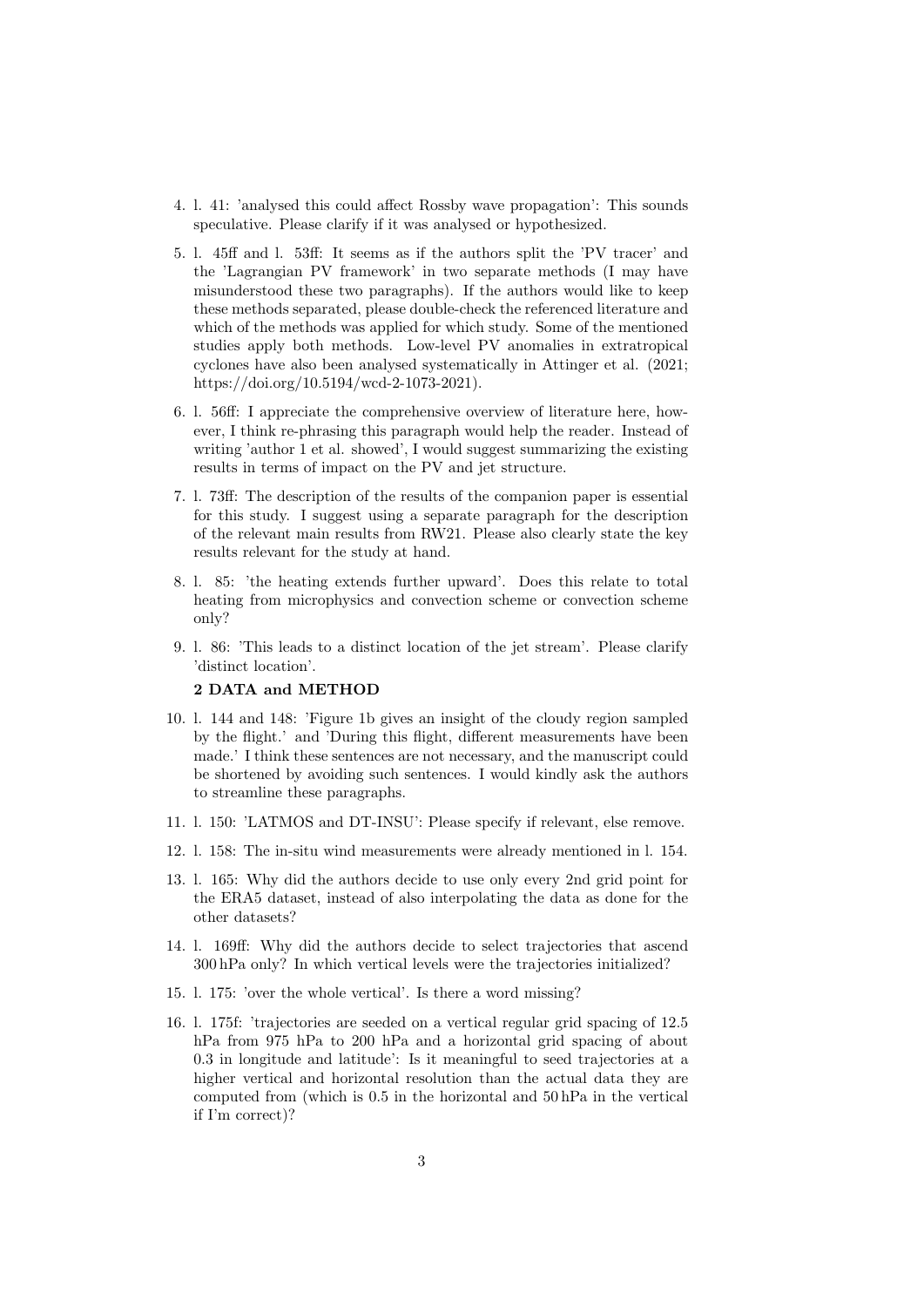- 17. l. 178ff: I appreciate the detail concerning the starting times for the trajectories. Just out of curiosity, did the authors check if the timing is critical for the differences described later? The simulations are already at a lead time of approx. 27 h, and I was wondering how important small shifts in timing are. If trajectories are started a little earlier or later, does PCMT still show two different clusters while B85 only shows one (e.g., Fig. 7)?
- 18. l. 200ff: Do I understand correctly, the PV tendencies for friction and diabatic heating are computed differently (method 1 for friction vs. method 2 for diabatic heating)? How large are the differences between methods 1 and 2? If they are large, doesn't this introduce uncertainties if the PV tendencies from friction and heating are compared?

#### SECTION 3

- 19. l. 213ff: Interestingly, ERA5 shows more negative PV in the cross-section shown at 15 UTC, while in the companion paper RW21 Fig. 8 suggests that the ARPEGE analysis is characterized by enhanced occurrence of negative PV at 12 UTC. Are these differences related to specific timing, location, or selected vertical level?
- 20. l. 233: Please mention which datasets.
- 21. l. 256: Is it correct that member 3 uses B85 but with a CAPE closure? Please clarify in the manuscript.
- 22. l. 246ff: I find the results in this section very interesting, because it provides a more systematic assessment and does not only show two different simulations. In the supporting material, it is difficult to compare all of the members. Did the authors try to compute vertical cross-section composites for the members in both clusters (i.e., moisture convergence vs CAPE closure)? I understand that averaging may smooth out some differences, but I would be interested if systematic differences remain between both clusters.
- 23. l. 261: 'smaller negative PV values to the east in the mid-troposphere around 600 hPa': I cannot see a systematic difference of neg. PV between the datasets in Fig. 3. It appears very patchy and non-systematic in the simulations and the (re-)analyses. Is this a relevant difference?

#### SECTION 4

- 24. l. 273ff: What is the relevance of the curvature of the trajectories, in particular, if there is no clear separation? As this is not used in the following, I would suggest removing this paragraph.
- 25. l. 282ff: Please streamline this short paragraph.
- 26. l. 299: Why was neither time nor longitude used for the abscissa? I'm not sure, I fully understand what exactly 'number of trajectory seeds' refers to? Is this a pseudo-longitude?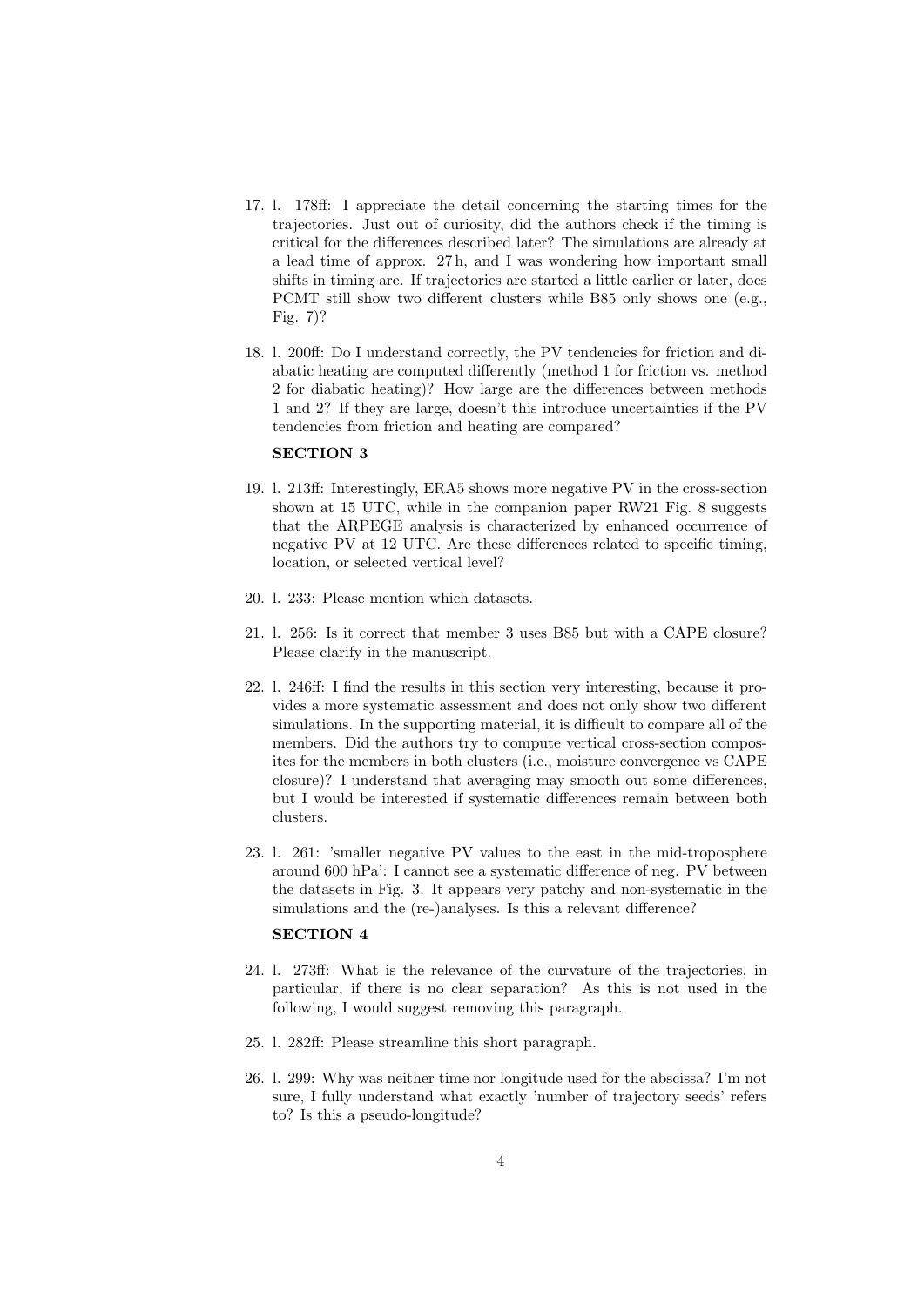27. l. 323: It is clear from Fig. 5, but I think it would be helpful if the authors mentioned that the jet between 500 and 700 hPa is analysed. SECTION 4.1

### 28. l. 325ff I would suggest to restructure this section and to discuss the origin of trajectories first, instead of directly starting with PV evolution and detailed tendencies. While reading, I immediately wondered if the large difference in PV results from different ascent pathways, which is discussed in the manuscript at a later stage. I would find it more intuitive and easier to follow if switched around. This way, it would also be more straightforward to understand the PV evolution.

- 29. Fig. 6: I assume Fig. 6 without considering the ascending trajectories in PCMT would result in a similarity between B85 and PCMT? Is this correct, i.e., are the major differences only caused by the ascending portion of trajectories?
- 30. l. 336ff: How close do the individual PV tendencies get to closing the budget, i.e., if the tendencies are summarized, how large is the deviation between a) and b)?
- 31. l. 342ff: Although a little smaller than the heating induced PV tendency, I think the frictional PV tendency is still relevant for the PV budget in PCMT. Is the difference between the frictional PV tendencies caused by the ascending trajectories in PCMT (Figs. S3 and S4 suggest that at least turbulent heating is most important below 600 hPa)?
- 32. l. 344ff: Considering that all trajectories in B85 and a large number of trajectories in PCMT remain at the same pressure level and do not ascend, I find it critical to define these as WCB trajectories. After these trajectories crossed the flight track, do they continue to ascend? I would suggest to re-name this cluster of trajectories or thoroughly discussing this topic.
- 33. l. 347f: The PV framework and diabatic PV modification have not been explicitly introduced in the introduction. I think it is also not necessary in this manuscript, in particular, because it is introduced in RW21. However, I think some references and one explanatory statement may be useful here for readers who are less familiar with this concept.
- 34. l. 359f: 'the two PV start to get away from each other': Please re-phrase.
- 35. l. 364: I find it interesting that the convection schemes impact substantially the turbulence scheme and the structure of large-scale cloud heating (Figs. S3 and S4). Do the authors understand why and how?
- 36. l. 372ff: I appreciate the summary paragraphs at the end of each subsection. Could the authors discuss additionally how the observed differences are related to the different convection parameterization schemes? It summarizes the difference in terms of large-scale heating and PV modification, however, it lacks to discuss the underlying causes (i.e., different convection parameterization).

#### SECTION 4.2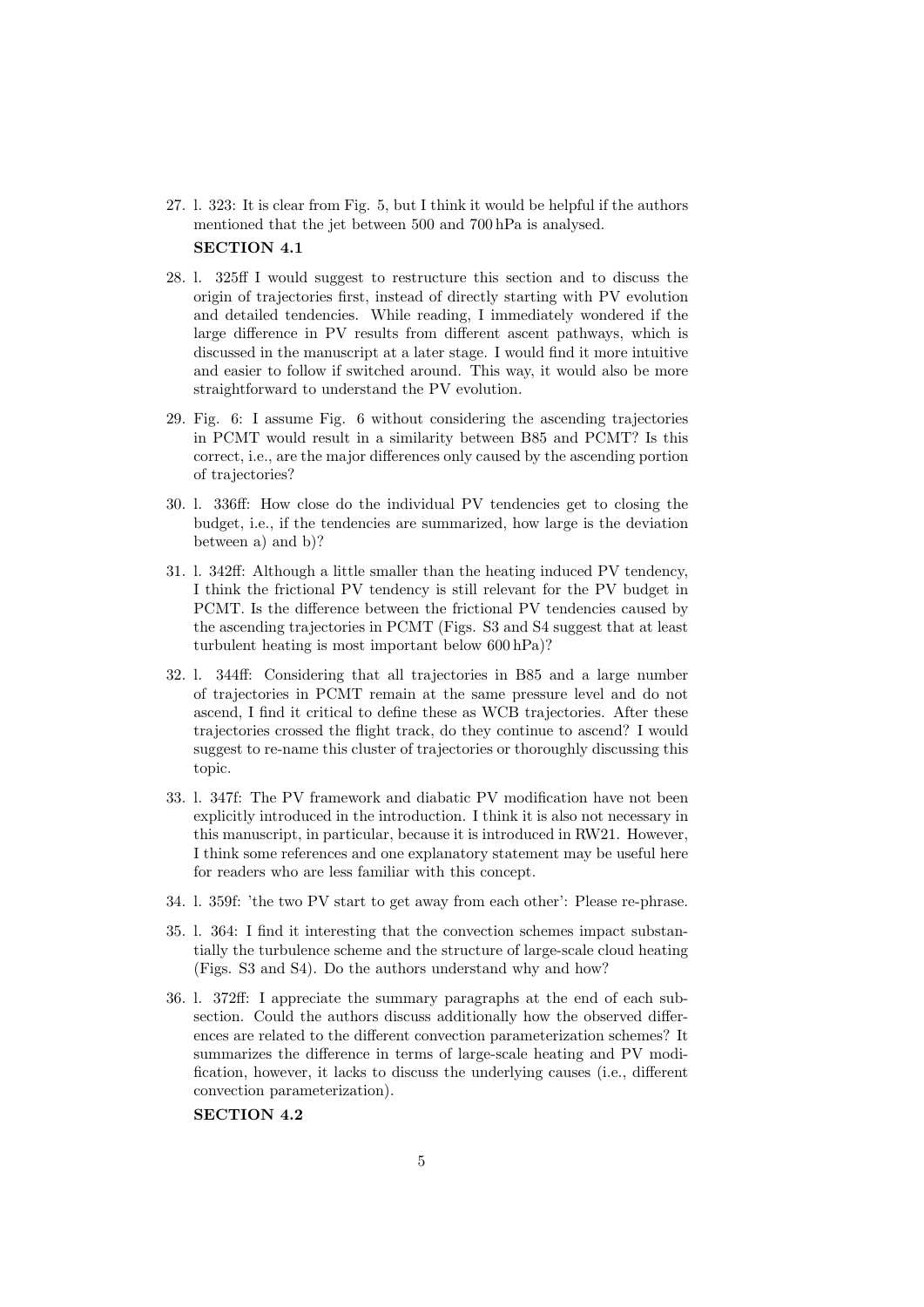- 37. l. 382: I assume the backward trajectories considered in the following are the green dots in Fig. 5. If this is correct, it may be helpful to mention here.
- 38. l. 389f: I agree, but I think that the frictional PV tendency for PCMT is non-negligible as it strongly reduces the differences between PCMT and B85.
- 39. l. 402f: The authors describe an interesting systematic tilt of the heating in PCMT. Do the authors understand or have a hypothesis what causes these differences in heating pattern between PCMT and B85?
- 40. l. 410: 'heating which is more confined at lower levels': this could be an option to link the general WCB analysis (section 4) to the specific analyses in sections (4.1 and 4.2) through refering back to Fig. 4 and dicussing the differences in heating pattern.

#### SECTION 5

41. The large IWC differences in magnitude between simulation and observations are interesting. Were such large differences expected by the authors? Do the authors think that this is disconcerting? How does IWC from the (re-)analyses compare with (i) the simulations, and (ii) the observations? How reliable are the retrievals? Apart from Mazoyer et al. (2021), have other studies compared the estimated IWC with model results?

#### **CONCLUSIONS**

- 42. l. 469f: I suggest to add 'mid-level' jet or similar for clarification for the reader and to distinguish this manuscript from the companion paper RW21.
- 43. l. 490: Here only the second ascending group of trajectories is referred to as WCB trajectories, whereas above, all trajectories are refered to as WCB. Please be consistent and adjust throughout the manscuript. See also comment to l. 344.
- 44. l. 491ff: I find this discussion very interesting and would appreciate if theses differences between heating in B85 and PCMT are more thoroughly also discussed throughout section 4 in the appropriate places.
- 45. l. 494ff: The differences between trajectories and PV modfication are clearly summarized here. I would appreciate if section 4 could be rephrased and streamlined to highlight the important differences.
- 46. I appreciate the comprehensive summary in the conclusions and the schematic in Fig. 12.

#### FIGURES

47. Fig. 1: It would be nice to additionally show the location of the jet (e.g., wind or selected PV contours) because the manuscript focus on the jet and PV structure. Is it correct that Fig. 1b does not show the same region as Fig. 1a? I would appreciate if Fig. 1b shows at least the approximate longitude and latitude coordinates. I was additionally wondering why 12